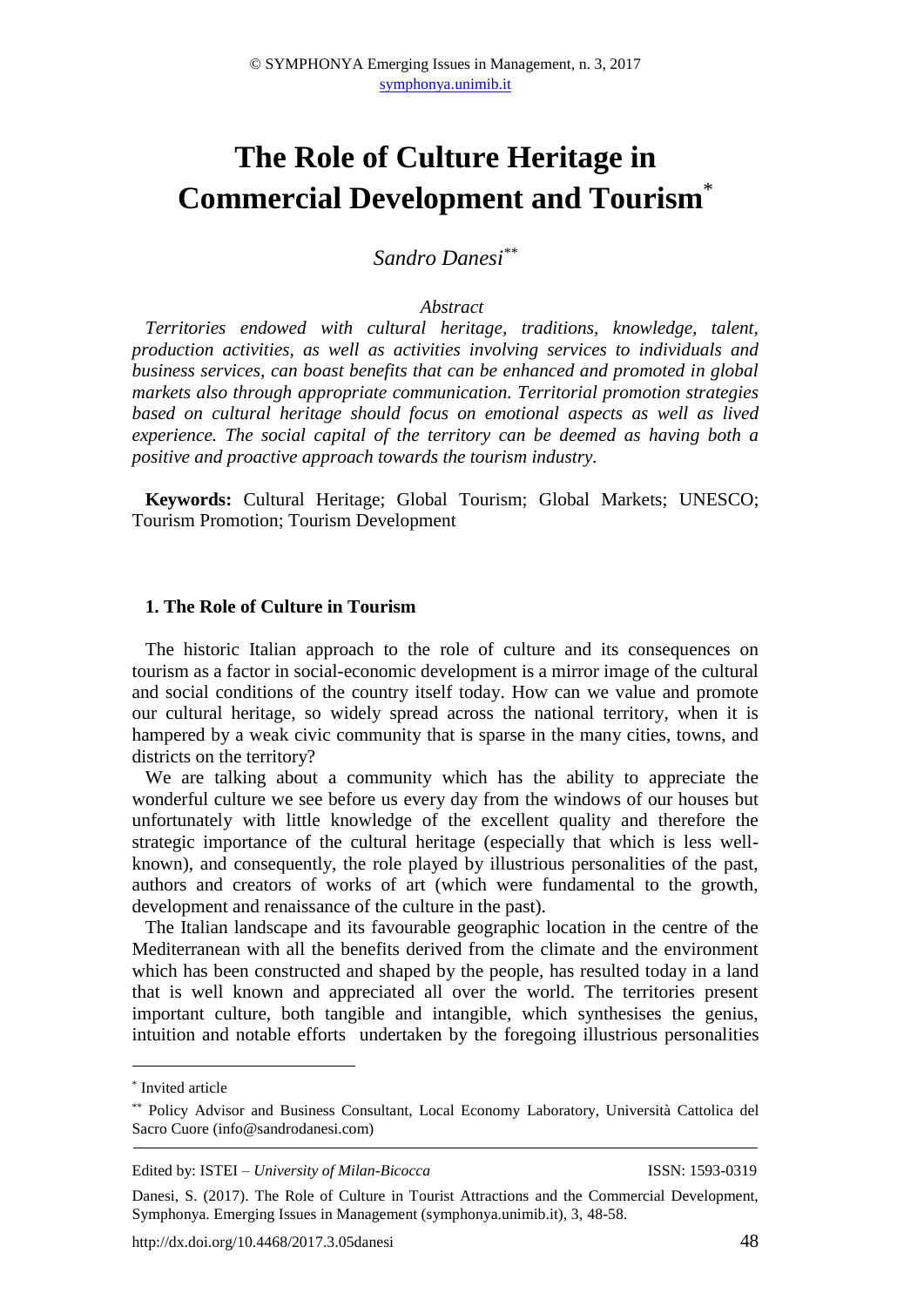who lived here, as well as those who, owing to their skills and capabilities, contributed, directly and indirectly, to this masterpiece that is in constant evolution

Thus, a change in the development administrative culture, founded on a new awareness on the part of the Public Administration as to its own roles and responsibilities, is deemed somewhat urgent, and as such may constitute a reasonable prerequisite for a change in the action logic pursued by public administration and private operators alike. The desired change should focus on increasing and promoting the participation of a number of private entities, while guaranteeing, above all, the public interest with the aim of passing from a logic of expenditure - where everything is brought forth and evaluated based solely on the available economic resources - to a project-based approach to incorporate both public financial resources and private resources with a view to enhancing local resources.

A change in the direction of modern cultural administration is becoming a matter of urgency also in the light of the current social malaise faced by different segments of population within certain territorial and urban contexts. The Polish sociologist Zygmunt Baumann, in the course of his studies, introduced and promoted the concept of "glocalization" and asserts in such respect that the fundamentals of development of any civil society - regardless of the historical period - lie in the ability of each local community to strengthen its identity by interacting with other communities at a worldwide level. Local entities, including those of modest size and small and medium enterprises, should neither overlook their own role in developing the economy of many Italian historic centres (including those that are less known in the global tourism scenario) nor the role played by small manufacturing enterprises that are capable of producing innovative components and passing down know-how in production processes, applicable at both a local and international level based on their artisan tradition.

It is therefore crucial to focus our attention on the potential of such territories and enterprises in a global market, or as Baumann suggests, in a "glocalized" setting, given the wide availability of digital communication systems (tangible and intangible), accessible by and of relevance to both an increasing number of individuals and the commodities sector, not to mention the demand of those who wish to acquire and disseminate knowledge and experiences for achieving a more fulfilling life. As of now, territories and enterprises are not in the position to interpret the strategic factors involved in development (or lack the ability to do so altogether). For this reason, their collaboration in creating development scenarios defined by various institutional units is advocated, with a view to integrate further programming modes with the aid of adequate planning and project management tools.

Understanding local culture is a benefit for many economic sectors in that it brings added value that can ensure enhanced quality and duration. Territories endowed with cultural heritage, traditions, knowledge, talent, production activities, as well as activities involving services to individuals and business services, can boast benefits that can be enhanced and promoted in global markets also through appropriate communication. Cultural heritage sites also represent a context for socialization, housing, trade and tourism and where every investment in both private and public sectors contributes to improving the other sectors aswell.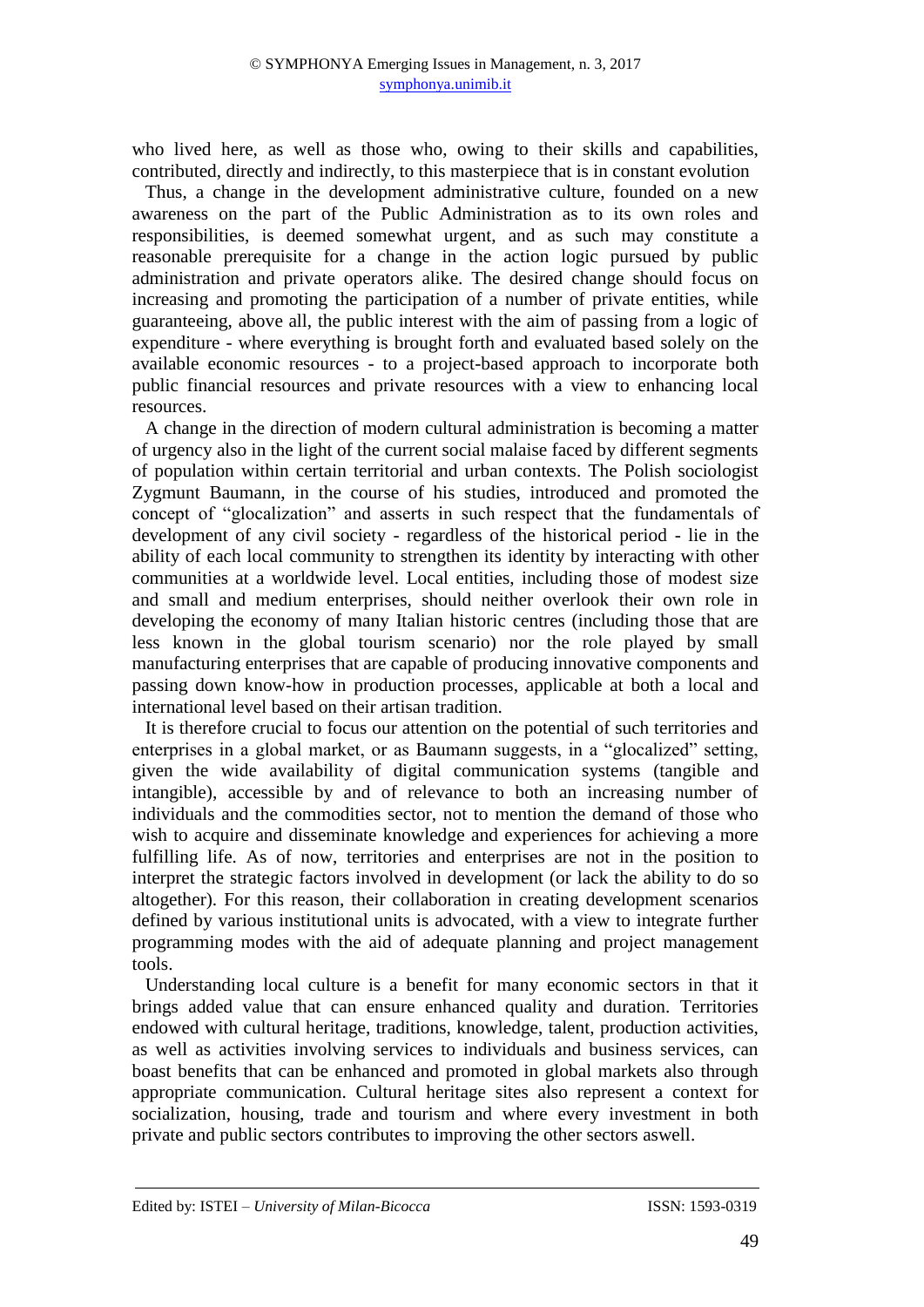## **2. Cultural Valotisation and Tourism Development**

The U.S. economist John Kenneth Galbraith, one of the most celebrated economists of the last century, explains the miracle of post-war Italian reconstruction by underlining the vital role played by its culture. In this respect he states: "...the real reason is that Italy has incorporated into its products an essential component of culture, and cities such as Milan, Parma, Florence, Siena, Venice, Rome, Naples and Palermo display in their standard of living a huge amount of beauty". This quote leaves space for reflection on the role of cultural heritage as the driving factor in the "Made in Italy" production.

Article 9 of the Italian Constitution defines the bond between cultural heritage, landscape and knowledge, and holds the entire society accountable for the preservation of cultural heritage.

Considering the "landscape/territory as the visual manifestation of the lived experience of one or more individuals", the social capital of the territory can be deemed as having both a positive and proactive approach towards the tourism industry and connected sectors, within the boundaries of a balanced relationship with the local community.

Italy has played a vital role in the production of works of art and has a strong role still today in promoting "Made in Italy" thanks to Italian genius derived from millenary cultural traditions (in which both inhabitants and places are steeped), which contributed to the making of excellent products. We must be aware of the fact that the main cultural traits of the "Made in Italy" tradition entail preservation, promotion and management of the territories listed by UNESCO, and as such, specific measures should be implemented to endow such territories with excellent services both in terms of tradition and innovation. From this perspective, raising awareness among the stakeholders involved in defining future scenarios and identifying the necessary actions aimed at the safeguard and perseveration of territorial resources, on the one hand, and their enhancement and promotion, on the other hand, should become a central issue in the political scene.

According to UNESCO, "culture can be considered, in a broad sense, as a unique combination of spiritual, material, intellectual and emotional aspects that distinguish a society or a social group. It should embrace not only art and literature, but also human lifestyle, fundamental human rights, systems of values, traditions and beliefs".

Intangible cultural heritage transmitted both orally and by imitation from generation to generation, is constantly reinvented by communities and groups as a response to the surrounding environment and their interaction with nature and their own history. Cultural heritage gives people a sense of identity and continuity and fosters respect for cultural diversity and human creativity.

Different aspects revolve around culture and cultural heritage, some of which seemingly fall outside the scope of this paper. In the coming years, territorial authorities shall be called to improve their development policies and become more competitive with other territories around the world that are currently launching and strengthening development strategies to make their mark on the international scene.

As regards Italy, the objective is to safeguard and valorize the identities of its many territories, not just those that are well known for their excellence. An important point of strength and the ensuing opportunity consists in the many micro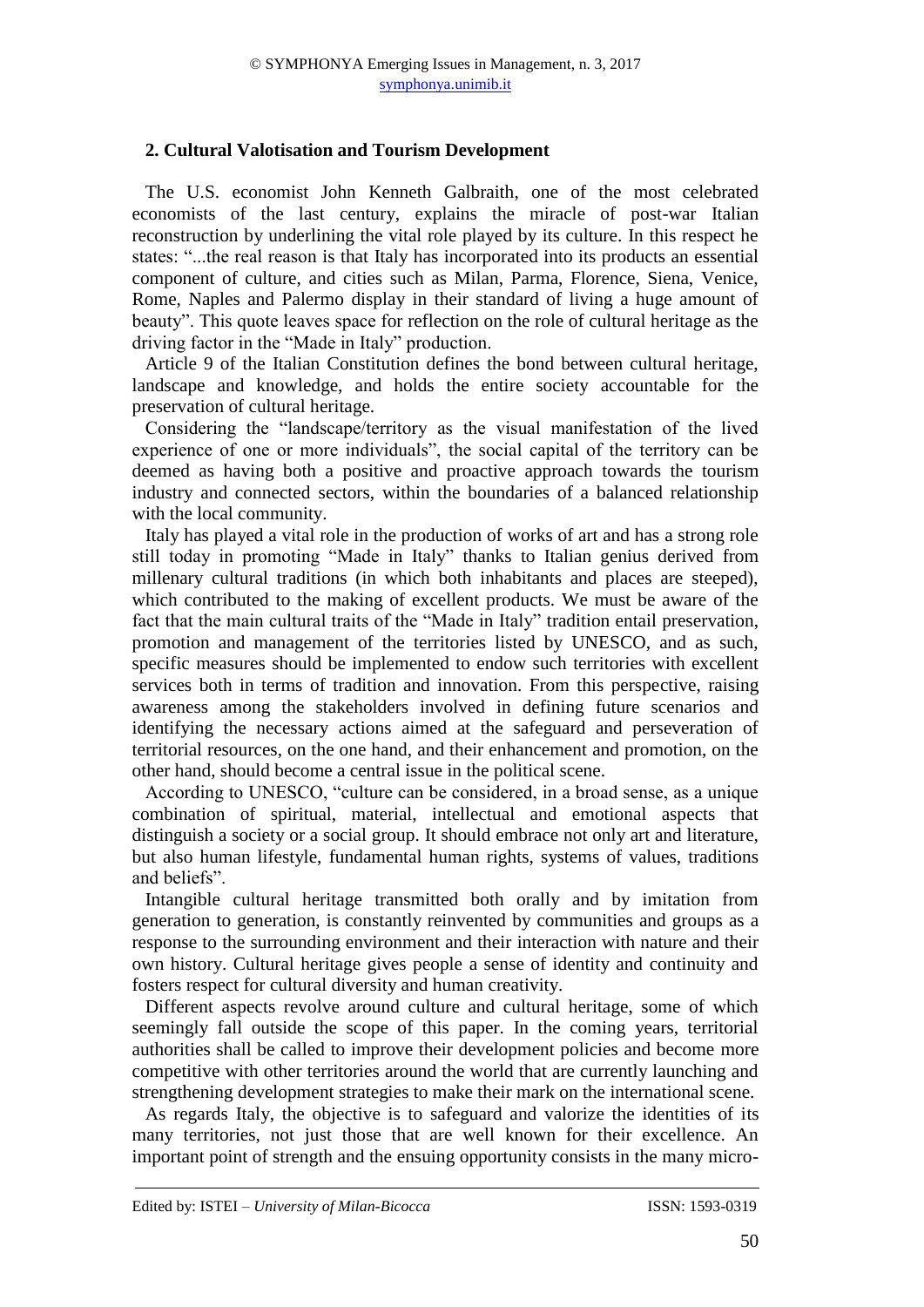identities at a local level that characterize the Italian territory, which, unfortunately, are mostly overlooked by the resident population.

These territories bear an inherited identity and are yet to be recognized as cultural heritage perhaps owing to the fact that they recall memories of past eras mainly characterized by poverty, not to mention many illustrious personalities who used to live or sojourn there, which more often than not failed to highlight the potential of such cultural sites of becoming a driving-force for development or the imprint of a tangible or intangible peculiarity.

If we add to that the fact that such identities are underrated (apart from worldfamous Italian cities of art) and not consistently promoted oversees, we realize that Italy has a wealth of high-quality cultural heritage, but, alas, little known.

Alongside big cities like Florence, Rome, Venice and Naples (and their relative cultural heritage) characterized by a constant flow of tourist arrivals and consequent economic impact, there are numerous towns and hamlets mostly unheard of but extremely rich in terms of cultural heritage and ancient traditions, not to mention intangible heritage such as literary works and music compositions.

Quite often however, such heritage is not recognized as added value of the place of origin and is at risk of being destroyed by commercial exploitation.

*□ For example, Pinocchio, the masterpiece of Italian literature of worldwide renown, is constantly transcribed and adapted into plays to meet the demand of markets that are totally unrelated to its context of origin, whereas Collodi, the hamlet where the story is set, is currently in need of recovery and restoration.*

Neighbourhood commercial activities, hotels, restaurants and similar establishments, besides public events organizers, could gain significant economical benefits from such lesser - known sites. However, prior to developing tourism business strategies, such entities need to become acquainted with these places and believe in the potential of the surrounding landscape and the cultural heritage present therein.

*□ Another example is the degeneration of the concept of "main street" or "urban commercial strip", owing to the advent of American shopping malls around the 60s.The term "mall" literally translates as "strip, main street or pedestrian island" and the logic behind these shopping centres is the attempt to replicate an "artificial" city centre. Large malls have always played an important role at the social level, as they have become actual meeting places where people go shopping and can find a wide range of services inside a hermetically sealed environment, but are "secluded" at the same time, as such structures are relocated outside of the city centres from which they take their name.*

Over the last decade, the U.S. has been considering a change of course; with the help of urban designers and citizen associations, projects and investments are being currently undertaken with an aim to revive urban city centres left empty due to the impact of large chain stores. Also in Italy, several city councils are moving in this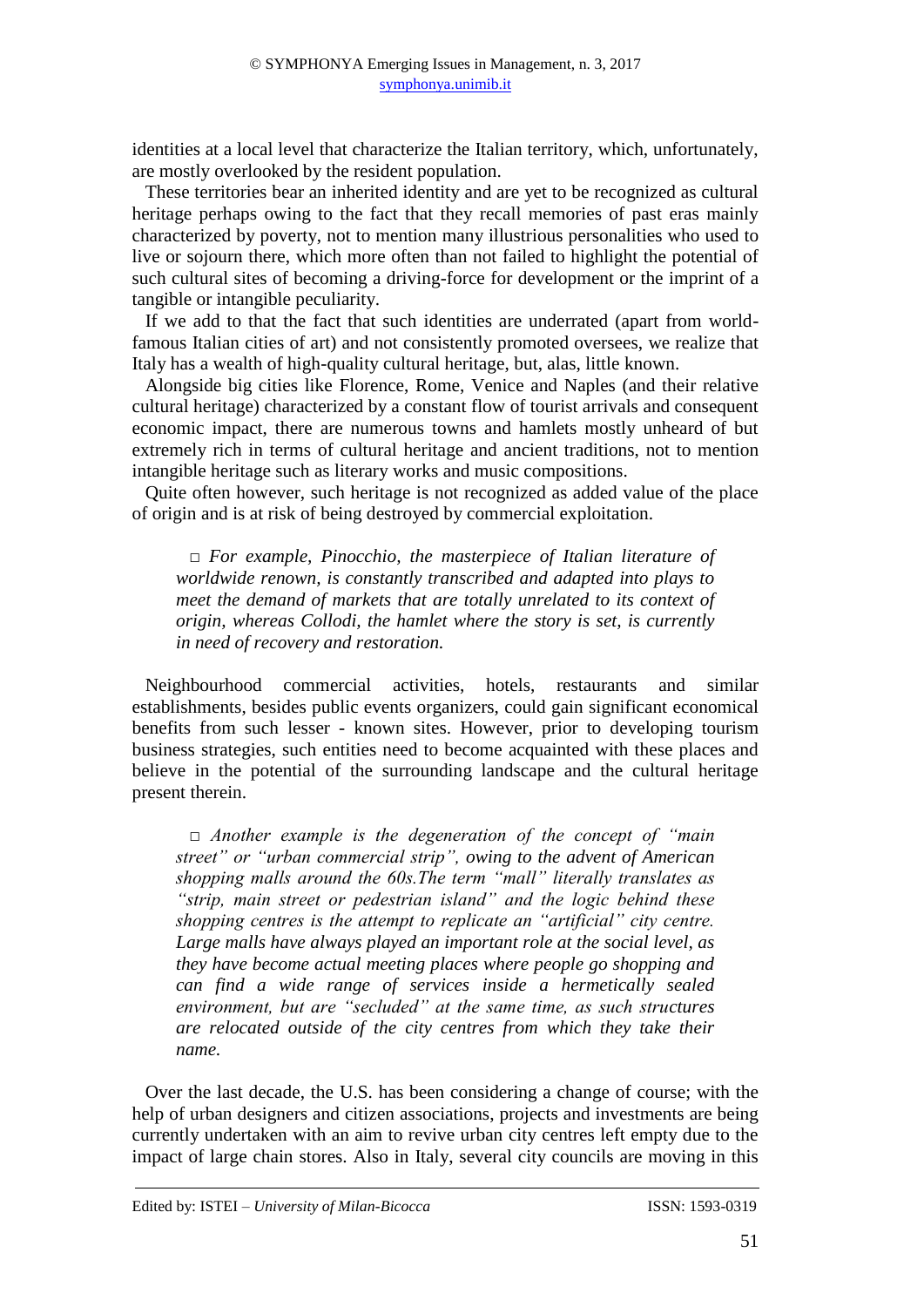direction with the construction of the so-called "natural shopping centres" that refer to an ideal of the city historic centre.

This calls for further awareness of a territory's value in terms of cultural heritage, of which Italians, more than anybody, can bear testimony since the history and tradition of such territories belong to the respective contexts.

It is crucial to recognize the value of both tangible and intangible heritage that can be promoted and commercialized at the international level through the exploitation of the available technological instruments, in order to represent and convey the entire spectrum of values associated with such heritage and attract more stakeholders and investors.

Italy boasts an extraordinary cultural heritage, both in terms of quality and quantity, and bears specific identities, some of which are concentrated in major cities of art and others in territories inappropriately defined as "minor" or "less known".

Territorial promotion strategies based on cultural heritage should focus on emotional aspects as well as lived experience, as pointed out by several tourism studies undertaken in northern European countries, in the endeavour to convey the excellence of the territory to tourists also through images, storytelling and descriptions.

A project stemming from the initiative of several Northern European communities aimed at analyzing the role of the Langobards in Italy (in particular those who had settled in the Apennines mountain zone), could be a source of inspiration for sharing a part of our cultural heritage with other peoples in the future.

On the other hand, revisiting the culture and conflicts of past eras could help us understand the importance of the solutions adopted at that time to establish peace.

*□ The Langobards assimilated the positive elements of the local culture, e.g. its legal system, religion and architecture. Their intention was to settle in Italy for good and gradually became closely related with the local population. In particular, during the time of Countess Matilde, vice-queen of Italy and cousin of Emperor Frederick II, the Langobards achieved high levels of integration with the locals.*

To improve the historical knowledge of cultural heritage, information and communication strategies aimed at the effective exploitation of such heritage at local level, could be provided even by foreign stakeholders living in Italy. In terms of investment, this could represent an opportunity to attract foreign capital; foreign investors could set up plans for rehabilitating cultural heritage in Italy involving communication, dissemination and advertising (for example Disney, as regards the village of Collodi where the Pinocchio fairy tale is set).

It would be as if they acquired a cultural asset without exchange of money. These investors would take control of the planning and dissemination of the initiative, while Italy would be left in charge of a part of the restoration works. In such a hypothetical scenario (we certainly hope it does not occur in Italy), a further form of competition may arise with the difference that the cultural and tourism destinations controlled by our competitors lie right at the heart of the Italian territory, as is currently the case with several tourism and real estate transactions.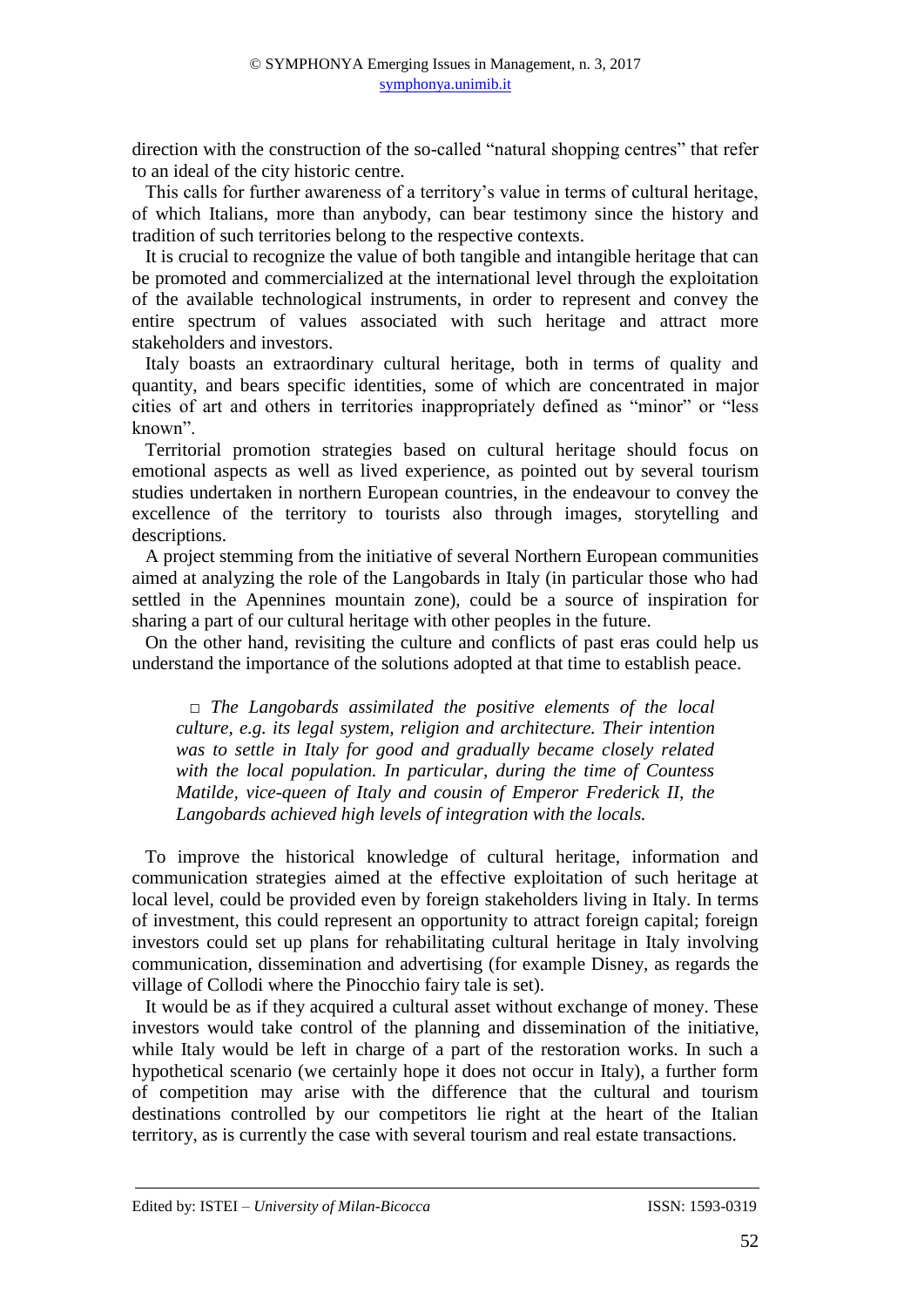Notwithstanding the above, Italy would still have some opportunities for developing its own cultural heritage located in other countries. However, our nation would probably find difficulty in obtaining sufficient financial resources to make investments in other such countries.

Promoting knowledge of cultural heritage calls for a civil society that is willing, available and rich in both social and economical terms.

In such scenario, the development of the binomium composed by "cultural and manufacturing activities" could play a role in the traditional sectors present on our territory, for example, industries derived from the development of local craftsmanship and skill, typical of certain environments and reflected in many products, such as those of the fashion sector, for example.

The valorisation of a locality with its tangible and intangible identities cannot rely solely on tourism. It is important to recognise the value of the labour and cultural identities that distinguish a given locality, while striving to maintain effective linkages between tourism and various other sectors (tourism and economic development should go hand in hand) in order to satisfy the demand of local communities and improve their quality of life. It is worth pointing out that the creation of Disneyland-inspired touristic areas is a concrete risk.

*□ The majority of artistic, cultural and landscape heritage in the world is concentrated in Italy. It is estimated that there are 97,714 cultural heritage sites, of which 9,172 are located in Tuscany; 20,000 historical centres (from Rome to the smallest village in the Apennines), of which at least 1,000 are of excellent quality, not to mention 40,000 citadels and castles, 95,000 churches (a third of which are of fundamental importance according to art history), 1,500 convents, 30,000 historic buildings with at least 4,000 gardens (not less historical than the said buildings), thousands of libraries of which 3,100 are of ecclesiastical property, and lastly, over 30,000 parish, bishop and town council archives. Within such scenario, UNESCO recognizes as Italian cultural heritage 51 tangible cultural sites and 3 intangible ones, that is: Canto a Tenore (a form of polyphonic singing developed within the pastoral culture of Sardinia), Opera dei Pupi (Sicilian puppet theatre) and the Mediterranean Diet.*

The data above reflect the benefits that are exploitable by the nation as a whole. Even though such benefits cannot be considered absolute when compared to the whole world, nonetheless they are more than comparable with the benefits that very few countries can boast of. Italy can compete in the world owing to the attractiveness of its cultural resources, not only for tourism-related purposes; in this respect, we believe that increasing the attractiveness of tourism destinations in connection with social and economical development is feasible.

To this end, serious consideration should be given to the preservation, valorisation, promotion and dissemination of cultural heritage, as well as the necessary accommodation establishments. The objective is to offer a wide-ranging series of tourism and commercial services with the aim to promote knowledge of the site and enhance, at the same time, the experience of landscape as a visual manifestation of lived experiences.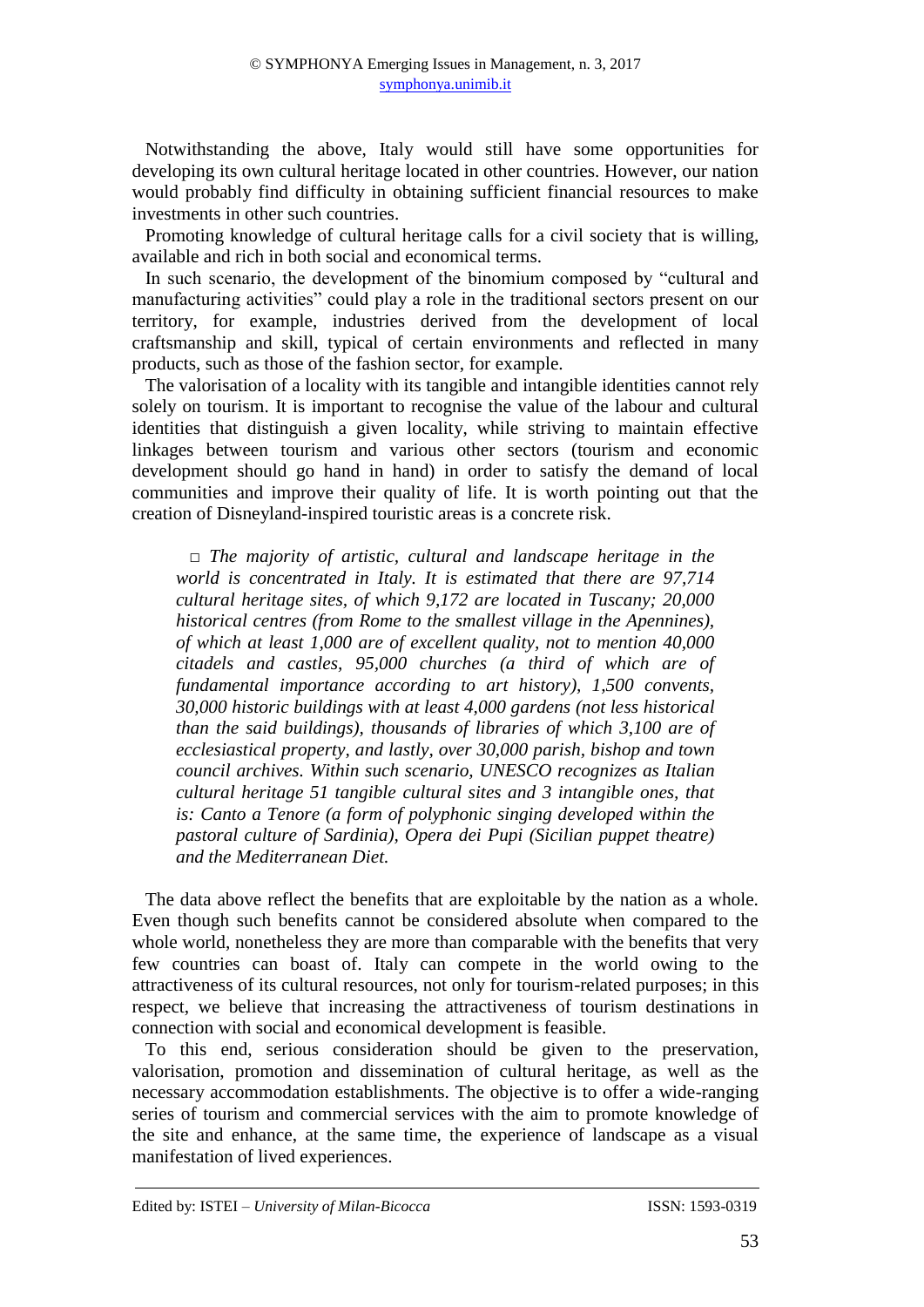In this way, the social capital of the cultural site, which determines its essence at the various levels of civil society, is able to establish a positive and proactive relation with tourism with the view of achieving a balanced relationship between tourist numbers, residents and activities.

The fate of a territory depends on the responsibility of the local community and its ability to interact with it; in such sense, a balance is reached when the citizens themselves, via strategic planning, succeed in promoting programmes focused on the preservation of cultural heritage as well the enhancement of urban spaces and services catered to the resident population.

Therefore, it appears necessary to identify and describe the absolute and comparative values present in a given territory, as well as the criteria (more or less formal) adopted in recognizing a value (e.g. UNESCO heritage sites) and the relevant valorization and dissemination, in order to increase knowledge about an existing a site and promote it effectively to avoid settling for merely formal recognitions.

In this specific case, there are resources (e.g. the value of a book) associated with both the value of the community where the author grew up or settled and the value of the territorial elements that are characteristic of said author's birthplace or place of adoption. Such values should be embedded in the history of the individual/territory and ingrained in the collective memory of the town or towns concerned.

According to such perspective, which tends to retain and rely on the memory of events rooted in the past, efforts should be taken to valorize a given territory in virtue of the fact that it was home to the author of a famous book and witnessed both the life path the professional path of said author.

Such value is incorporated into a territory since the day a book was published for the first time, and thanks to the constant investments made by some stakeholder, that book is still remembered today.

According to the above, it is possible to qualify a value defined as "shadow" and "indirect", even though it still remains a value, and as such, cannot be easily relocated by foreign investors since it belongs to the territory and the people who have experienced it.

If, instead, an activity of an exclusively commercial nature linked to the book is undertaken without considering the territory to which the author belongs, to retain its value, the book in question would need to be promoted and commercialized in other parts of the world deemed more suitable to meet the demand of tourists or other stakeholders.

Vice versa, if we ascribe a value to both the cultural asset in question and the place where it was devised and written, steps should be taken to make the place exploitable all year round, through a form of cultural tourism integrated with the resident population's own times and activities.

In this respect, it becomes crucial to set up effective strategies aimed at the preservation and promotion of each cultural heritage site to the minimum extent necessary so as to make the same distinguishable while reviving and re-inventing it. Aristotele once stated: "to stay alive, a place must be able to regenerate itself."

The arguments above give space to an important aspect that is rather overlooked within different territorial ambits, that is, Information Communication Technology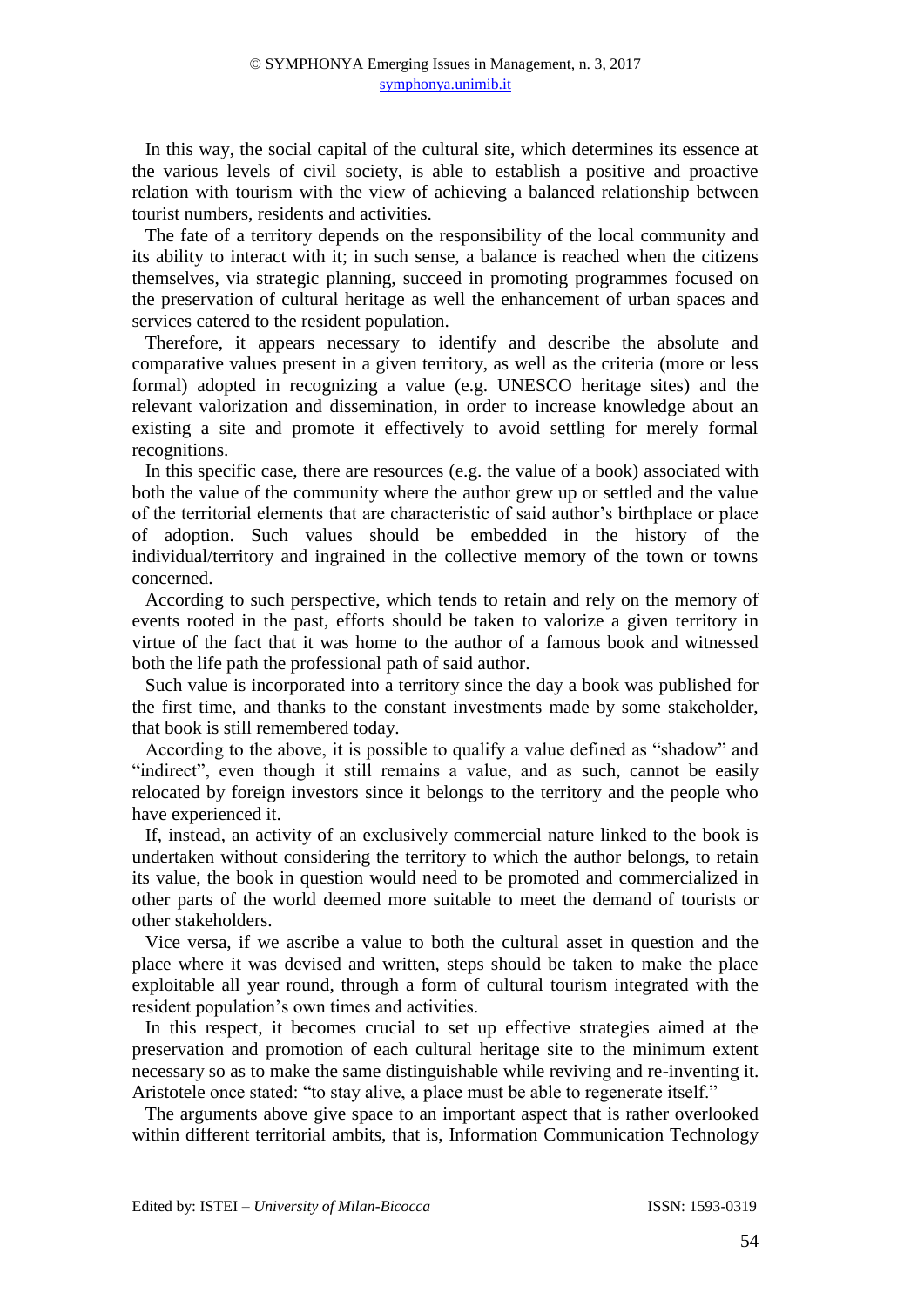applied to cultural heritage and consequently to tourism, artisan and agricultural resources of the territory being promoted also at a commercial level.

Modern communication technologies help improve both the tourist experience and the conventional tourist accommodation services through targeted promotion of targeted information services and other offerings, also in connection with infrastructure. Many times, as we travel the roads of Italy, we are unaware of the cultural heritage of extraordinary importance that has characterized the Italian territory all along. A further challenge for territorial development may involve the creation of an absolute benefit at the territorial level, also with respect to the modes for delivering tourist information, both on- site and through the Internet.

The opportunities and strong points of tourism in Italy may favour the implementation of a new type of facility known as "diffuse hotels" within a tourism system and a national economic system, structured to the extent reasonably necessary, by relying on the knowledge of the numerous cultural attractions present also in lesser-known places. Awareness of the role of tourism and people's culture may prove essential in fostering such type of accommodation and could compensate for Italy's modest organisational and managerial capability. Diffuse hospitality gives value and notoriety to lesser- known places and this is what most tourists expect from a territory.

Italy is a beacon of culture, with its many cultural heritage sites in need of requalification and enhancement; however, to reach the balance point, the social capital pertaining to the tourism ambit must be able to express itself through words, consideration and acts.

Just like the industrial sector, European tourist companies (in particular Italian ones), trained for decades in the cult of quality owing to a demanding and thoughtful clientele and the excellent territories that host them, have the potential to stand out once again from among other tourist companies and destinations at a worldwide level; if properly requalified and valorized, Italian top-quality destinations can attract both Italian and foreign private investors. Conversely, small-scale private investments, regardless of their magnitude, are not sufficient to trigger a growth and development trend unless they are integrated with public investments.

Lesser-known territories in Italy endowed with recognizable excellence, capable of creating a dialogue between public and private entities as regards shared development projects (realizable within a set time) are bound to become the new touristic destinations. In fact, several territories became popular touristic destinations after being "discovered" by foreign enterprises instead of being "rediscovered" and enhanced by the locals, as in the case of the medieval village of Castelfalfi in the Municipality of Montaione, in the province of Florence. In this case, the local community took part in the decision-making process concerning investment projects aimed at heritage requalification. This doesn't mean that local communities are doing something wrong, but they need to see things with different eyes and strive to raise awareness among the locals as to values, absolute benefits and available sectors.

It is estimated that in the coming years people will travel more and more thanks to improved road infrastructure and modern communication means, mainly for tourism-related purposes and for gaining a greater understanding of other cultures. Without the need for structural investments in raw materials (as they are already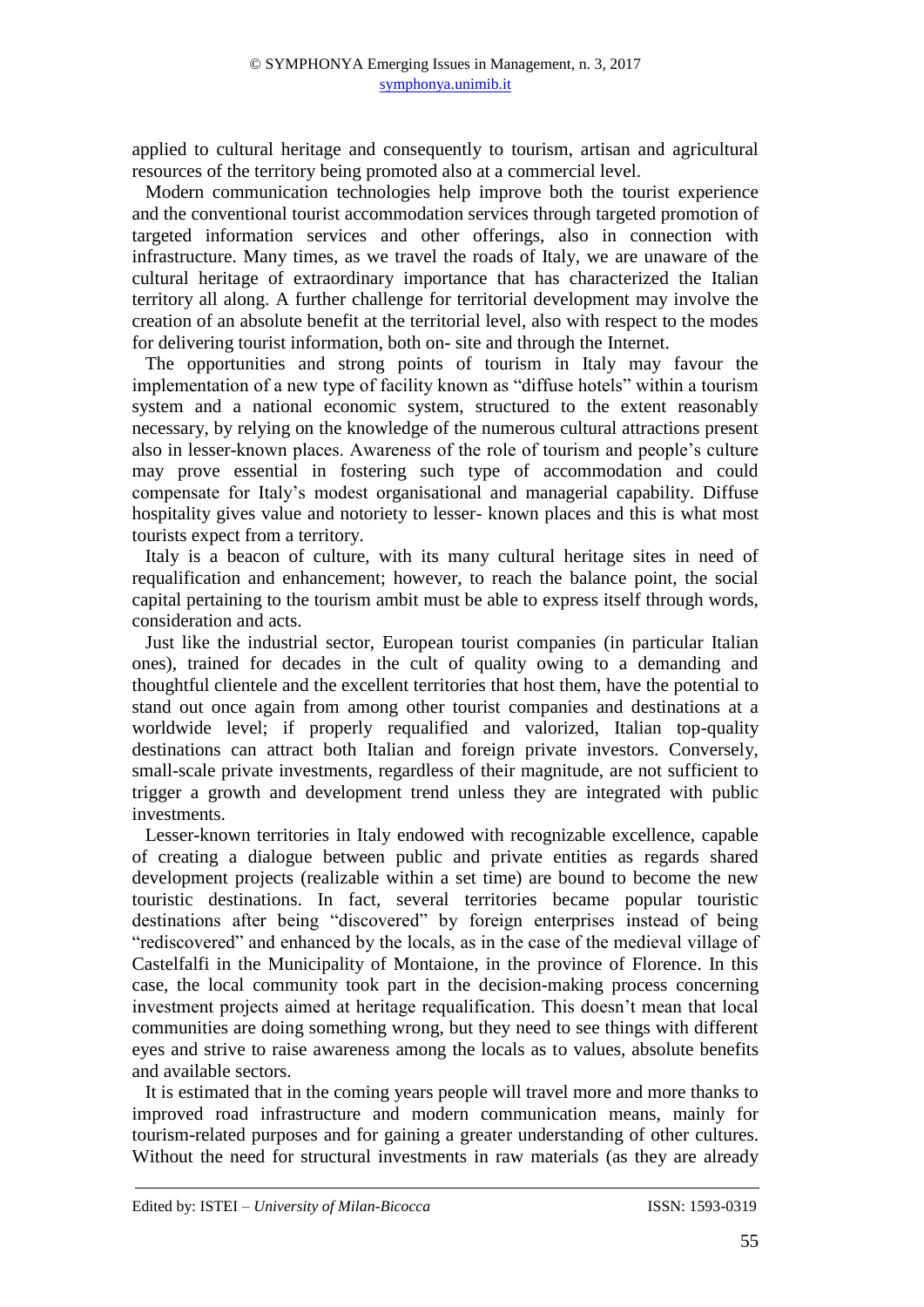available, i.e. culture and cultural heritage), Italy is ready to attract holidaymakers who seek to combine relaxation with knowledge, leisure, a high-quality physical environment and safety.

As a matter of fact, the instability linked to the security of citizens and tourists alike could be detrimental to the Italian tourism industry, as was the case with the North African regions whose economic development had always relied over the past years on their coastal tourist attractions and in part on their cultural offer. The detrimental effects of economic instability in Italy is already evident and can be seen in the real estate sector, involved in the attraction of residential foreign investments in tourist areas, as well as tourism and productive investment projects.

## **3. Tourism and Developing Countries**

BRICS countries will likely see a slowdown in their growth in the near future; we don't know whether it will be temporary, but should this not be the case, such countries could trigger a different development trend not only due to the positive factors linked to their demography and the low cost of labour, but also to the institutional and organizational innovation that has characterized the consolidation of the society and the economy all along. As regards Europe and other developed nations, such scenario could open up new margins of growth, unexpected up till now.

As regards emerging nations, entering a lower gear would cause a decrease in their demand on world markets, while favouring price control, slowing down commercial speculation that relies on market up-trends, and increasing commercial and touristic purchases for especially notorious top-quality products. Energy provided at lower prices are beneficial for Italian and European industries that, despite suffering from the lack of raw materials, can rely on a solid industrial foundation, as they have done for decades. Such beneficial effects could extend to sectors that have always received little consideration, such as the agri-food sector, which continues to be a point of strength in Southern Europe, Italy included. Moreover, should the reasons for the economic slowdown in BRICS countries turn out to be a symptom of a deeper underlying problem triggered by the change in the western models of consumption following the global crisis, significant opportunities could open up for Europe.

Low-cost production, in which emerging countries still excel today, used to rely on work orders coming from western countries focused on saving money while maintaining the same consumption standard. However, Western consumers are no longer orientated towards buying low-cost products in large quantities, but rather, quality at a reasonable price and higher-priced products, provided they are of recognized excellence. However, emerging countries are not yet ready to offer such quality despite the innovation and technology transfer from western countries, given their inability to convey the same "pathos" associated with Italian products.

In such respect, lesser-known territories have the same development potential as top-quality small and medium Italian enterprises, despite being little-known. Development opportunities may arise for those territories that are able to devise appropriate promotional strategies and appealing tourist experience products that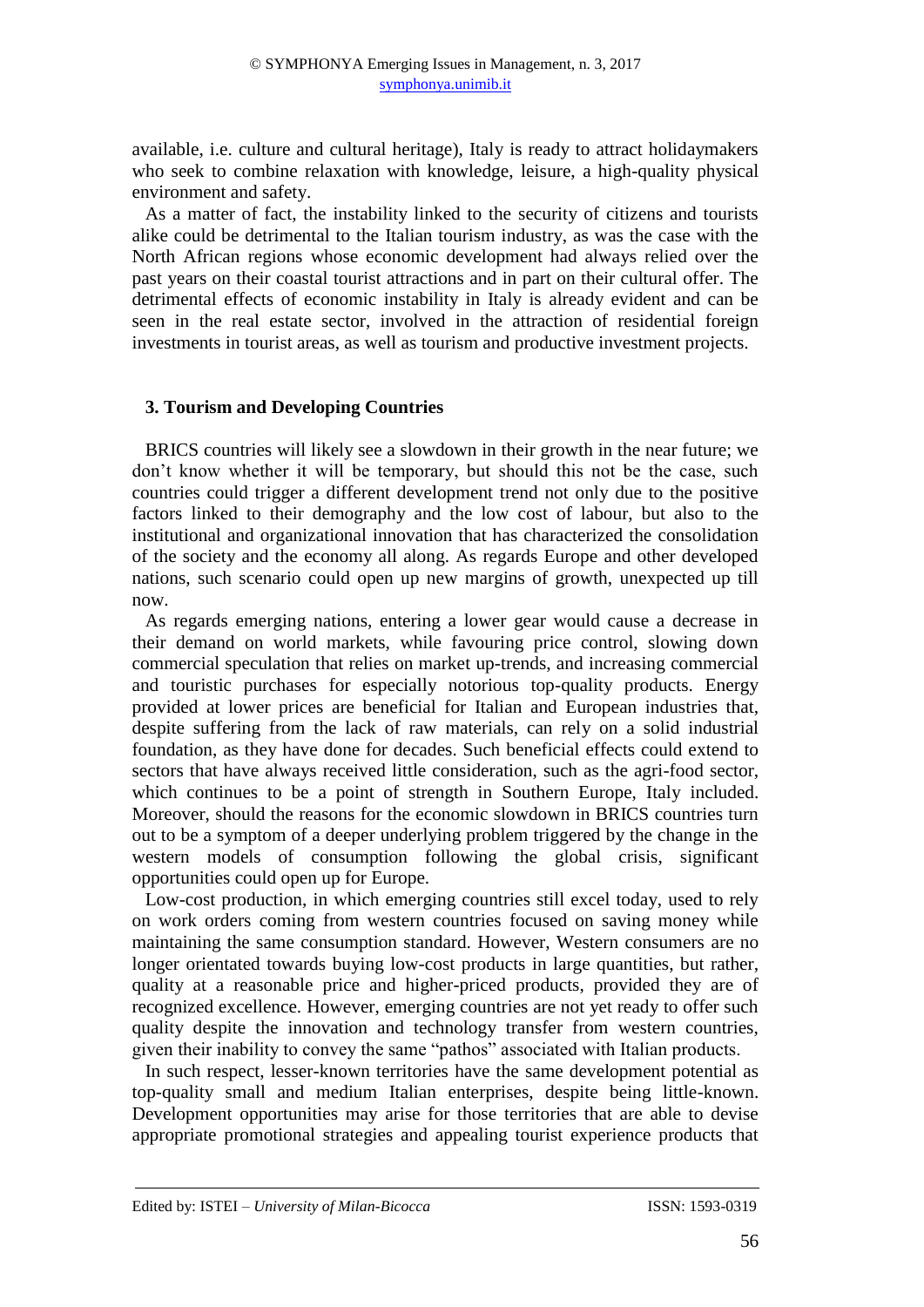can stand comparison with the tourist experience offered by well-known, topquality tourist destinations.

In such scenario, well-known destinations shall need to implement development strategies as competitors in other similar destinations in the world, while lesserknown destinations should seek to incorporate similar elements of excellence that cannot be compared with the high content of knowledge and emotion that wellknown destinations are able to transmit. For example, a fashion brand of worldwide fame and a high-quality lesser-known brand share the same capability of conveying style, imprint and emotion. Similarly, a comparison between a well-known tourist destination and a lesser-known one shows that both share the same essential factors such as experience, emotion and detail, all factors that can be conveyed even by a lesser - known destination.

According to such approach, opportunities can open up also for lesser-known territories with beneficial effects on commercial and manufacturing activities. However, much will depend on their ability to create an atmosphere capable of conveying emotions, taste and style, although less attached to the notoriety of the site.

#### **4. Conclusion**

In conclusion, at the heart of the social economic development of local communities in Italy, which are forced to compete in the world economy, lies the need of the same to "wake up from their coma and regain mental alertness", or better said, gain awareness of their overall cultural heritage (not just culture but heritage in general). This may constitute the basis for a renewed development agenda. Apart from that, they must "reclaim knowledge", in particular, the knowledge ingrained in the DNA of the Italian people permeated with beauty, strength and wisdom.

Willingness, conscience, awareness, heritage and also beauty, strength and wisdom are key words that may characterize the near future and prompt us to embark on a path of innovation in terms of a renewed and qualified interest towards the values embedded in cultural, artistic, historical and environmental heritage that has no equal in the world and encompasses a richness that pertains exclusively to the Italian territory.

#### **Bibliography**

- Avellino, M. S. (2016). Managing Heritage Site Interpretation for Older Adult Visitors, *Symphonya. Emerging Issues in Management (symphonya.unimib.it)*, 2, 93-107. <http://dx.doi.org/10.4468/2016.2.09avellino>
- Besculides, A., Lee, M. E., & McCormick, P. J. (2002), *Residents' perceptions of the cultural benefits of tourism*, Annals of Tourism Research, 29(2), 303-319. [http://dx.doi.org/10.1016/S0160-7383\(01\)00066-4](http://dx.doi.org/10.1016/S0160-7383(01)00066-4)
- Briassoulis, H., Van der Straaten J., (2000), Tourism and the Environment: Regional, Economic, Cultural and Policy Issues. Springer Science & Business Media, New York.
- Brondoni, S.M., (2016), Global Tourism Management. Mass, Experience and Sensations Tourism. *Symphonya. Emerging Issues in Management (symphonya.unimib.it)*, 1, 7-24.